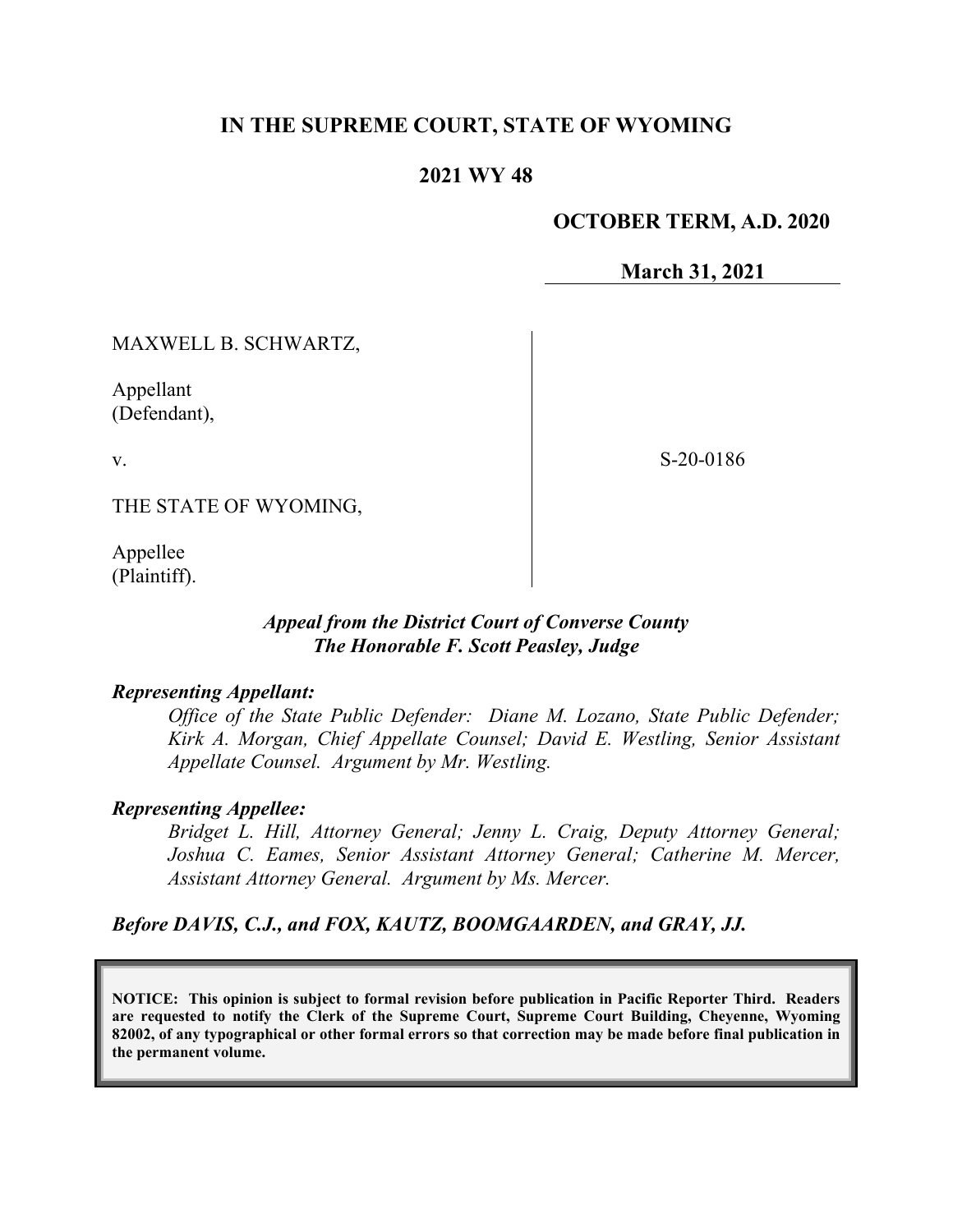### **FOX, Justice.**

[¶1] A jury convicted Maxwell Schwartz of second-degree murder and aggravated assault in the death of his brother, Joseph Schwartz. [1](#page-1-0) On appeal, Max argues the district court erred when it denied his motion to suppress statements he made at the scene of the crime and during a recorded interview. He asserts that admission of the statements violated his Fifth and Fourteenth Amendment rights because law enforcement did not inform him of his *Miranda* rights before questioning him at the scene, and that he was under the influence of methamphetamine at the time of the recorded interview, making his statements involuntary. We affirm.

### *ISSUES*

[¶2] We address these issues:

- I. Did the district court err when it found Max's statements at the scene fell under the public safety exception to *Miranda*  and denied his motion to suppress?
- II. Did the district court err when it found that Max voluntarily waived his *Miranda* rights and denied his motion to suppress his recorded statement?

## *FACTS*

[¶3] Sergeant Schmidt, and Officers Jones and Zwiebel responded to an undefined emergency call in Douglas, Wyoming. They soon learned it was a stabbing. When the officers arrived, they approached the front door and looked into the home through a nearby window. Sergeant Schmidt saw a woman and two crying children who looked scared and heard a man screaming hysterically. While the officers were still outside, dispatch informed them that the call was for a shooting. Sergeant Schmidt announced himself and knocked on the door several times. Max slid across the floor, unlocked the door, and then scooted back into the kitchen. All three officers entered the home with their guns drawn.

[¶4] Sergeant Schmidt testified that he entered the kitchen and saw a body on the floor to the left of the door (later identified as Joe Schwartz), Max sitting on the floor to the right of the door, and a woman named Kelsi Stotsky standing nearby.<sup>[2](#page-1-1)</sup> Almost

<span id="page-1-0"></span><sup>&</sup>lt;sup>1</sup> We refer to the defendant and victim by their first names since they share the same last name.

<span id="page-1-1"></span><sup>&</sup>lt;sup>2</sup> An autopsy revealed that Joe died from one of three stab wounds in his chest which severed the subclavian artery. The medical examiner thought Joe could have survived the gunshot wound because it did not hit any vital structures.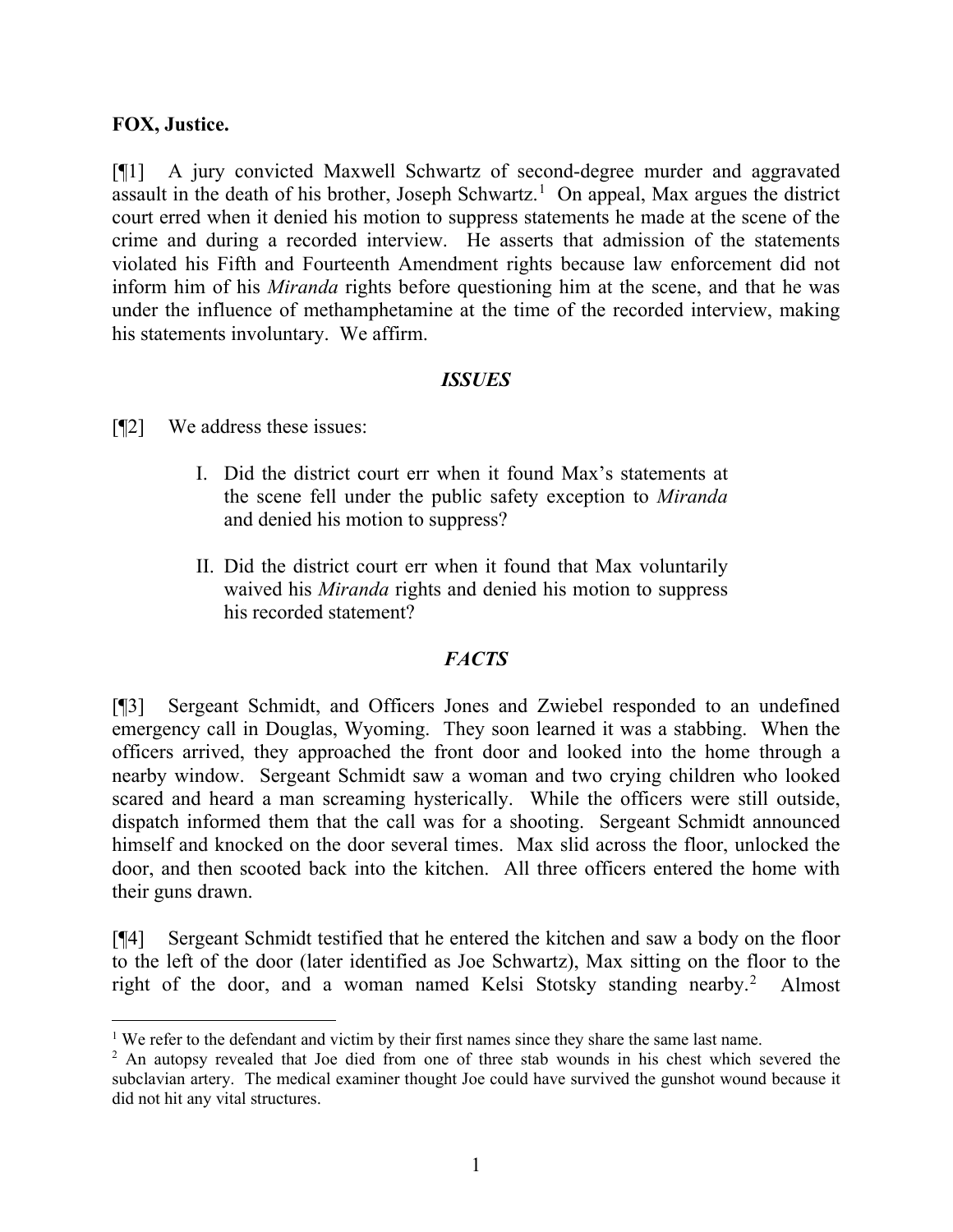immediately, Sergeant Schmidt asked Max if he shot Joe, and Max told him no. When Sergeant Schmidt asked who shot Joe, Max responded that Joe had shot himself. The other officers then left the kitchen to clear the rest of the house while Sergeant Schmidt remained in the kitchen with Max and Ms. Stotsky. He asked Max where the gun was, but Max could not respond. Ms. Stotsky answered and said, "It's right here," referring to the counter. Sergeant Schmidt asked if Max was on any drugs, and Ms. Stotsky responded he was high on methamphetamine. This was later confirmed by a blood test.

[¶5] Sergeant Schmidt was concerned about Max's wellbeing and asked the paramedics to examine him and to transport him to the hospital. An officer accompanied Max to the hospital and was later joined by a special agent of the Wyoming Division of Criminal Investigation (DCI). Hospital staff sedated Max, and he was later discharged and taken to the jail. Max spent most of the following day asleep. Later that evening, Agents Holder and Carpenter of DCI advised Max of his *Miranda* rights and asked if he would answer some questions. Max declined to speak with them, so they left Douglas to return to Casper. While on the road, Agent Holder received a phone call indicating that Max had asked to speak with them. The agents returned to Douglas and again advised Max of his *Miranda* rights. Max said he did not understand his rights and asked for an explanation, and Agent Holder re-advised Max of his rights. Max then waived his rights and spoke with the agents. During the interrogation, Max was sometimes confused and his answers included discussion of demons and a reference to "possession" of the house; however, at other points, his answers were clear and responsive.

[¶6] Max moved to suppress both the statements he made to Sergeant Schmidt at the scene and the statements he made to the DCI agents. He argued that Sergeant Schmidt did not inform him of his *Miranda* rights prior to questioning him, and therefore his Fifth Amendment rights would be violated if the statements were admitted. He also argued the statements he made to the DCI agents were involuntary because he was under the influence of methamphetamine at the time.

[¶7] The district court denied the motion to suppress. It held the public safety exception applied to the statements Max made at the scene, citing *New York v. Quarles*, 467 U.S. 649, 655, 104 S.Ct. 2626, 2631, 81 L.Ed.2d 550 (1984). The district court reasoned that the questions were objectively reasonable to secure the officers' safety because the scene was chaotic, the officers did not know who was in the house or where they were, and Max was on the floor with a dead body. The district court concluded that "[a]n officer walking into a situation such as this would be expected to spontaneously inquire as to whether there was an active shooter in the household." The district court also denied Max's motion to suppress the statement given to DCI. It found no indication that Max was under the influence of methamphetamine during the second interview, no coercion, and it concluded that Max voluntarily waived his rights and spoke with the agents.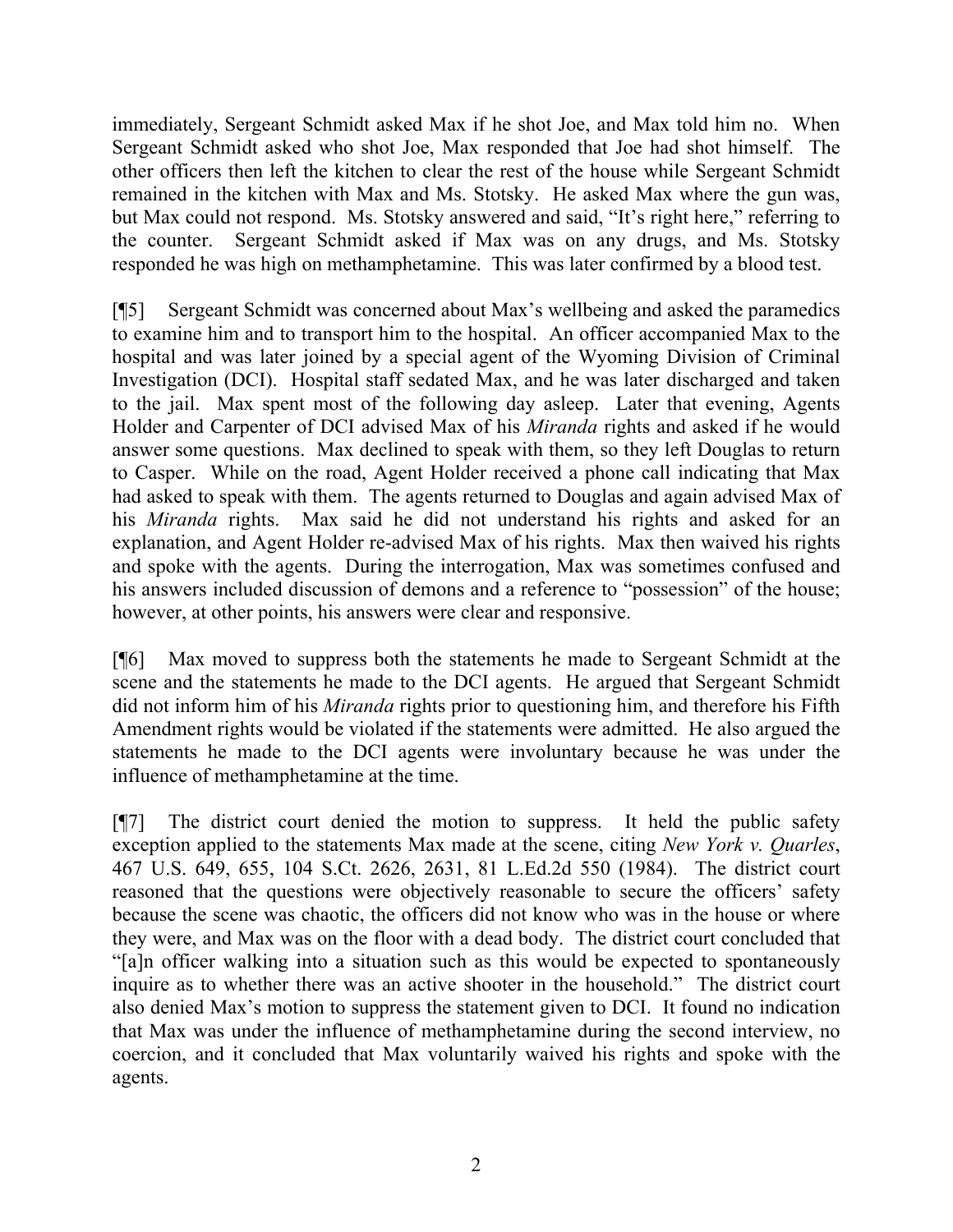[¶8] At trial, the State elicited testimony about Max's statements at the scene during its case-in-chief. Max testified in his own defense and stated he did not remember the interrogation by Agents Holder and Carpenter in response to several questions by his attorney and the State. The State also questioned Max about his statements to Sergeant Schmidt as impeachment evidence. The jury found Max guilty of second-degree murder and aggravated assault, and this appeal followed.

#### *STANDARD OF REVIEW*

[¶9] When we review the denial of a motion to suppress, we adopt the district court's factual findings unless they are clearly erroneous. *Rodriguez v. State*, 2018 WY 134, ¶ 15, 430 P.3d 766, 770 (Wyo. 2018). Because the district court had the opportunity to "assess the credibility of the witnesses, weigh the evidence, and make the necessary inferences, deductions, and conclusions," we view the evidence in the light most favorable to its decision. *Id.* We review issues of law de novo. *Jelle v. State*, 2005 WY 111, ¶ 13, 119 P.3d 403, 407 (Wyo. 2005) (citing *Mackrill v. State*, 2004 WY 129, ¶ 12, 100 P.3d 361, 364 (Wyo. 2004)).

### *DISCUSSION*

#### *I. The public safety exception applies to Max's statements at the scene*

[¶10] Max argues Sergeant Schmidt should have advised him of his rights prior to asking if he shot Joe, and the district court erred when it denied his motion to suppress. *Miranda* requires statements made by a suspect during a custodial interrogation be excluded if the suspect is not given the requisite advisements. *Jelle*, 2005 WY 111, ¶ 14, 119 P.3d at 407 (citing *Gunn v. State*, 2003 WY 24, ¶ 7, 64 P.3d 716, 719 (Wyo. 2003)). We consider the totality of the circumstances to determine whether a suspect is subjected to a custodial interrogation. *Jelle*, 2005 WY 111, ¶ 14, 119 P.3d at 408. The key question is whether a reasonable man in the suspect's position would consider himself in police custody. *Barnes v. State*, 2008 WY 6, ¶ 14, 174 P.3d 732, 737 (Wyo. 2008) (citing *Gompf v. State*, 2005 WY 112, ¶ 31, 120 P.3d 980, 988 (Wyo. 2005)). The district court determined that Max was subjected to a custodial interrogation, and we agree. Sergeant Schmidt and Officers Jones and Zwiebel entered the kitchen with their weapons drawn, and Sergeant Schmidt testified during the suppression hearing Max was not free to leave and he informed Ms. Stotsky, in Max's presence, that she could not leave the kitchen. A reasonable person in Max's situation would not feel free to leave.

[¶11] The State argues that Max's statements at the scene fall under the public safety exception to *Miranda*. *Quarles*, 467 U.S. at 656, 104 S.Ct. at 2631-32. Max asserts the district court's reliance on the public safety exception was misplaced because Sergeant Schmidt's inquiry went directly to the ultimate question of guilt. The *Quarles* Court explained "the doctrinal underpinnings of *Miranda* [do not] require that it be applied in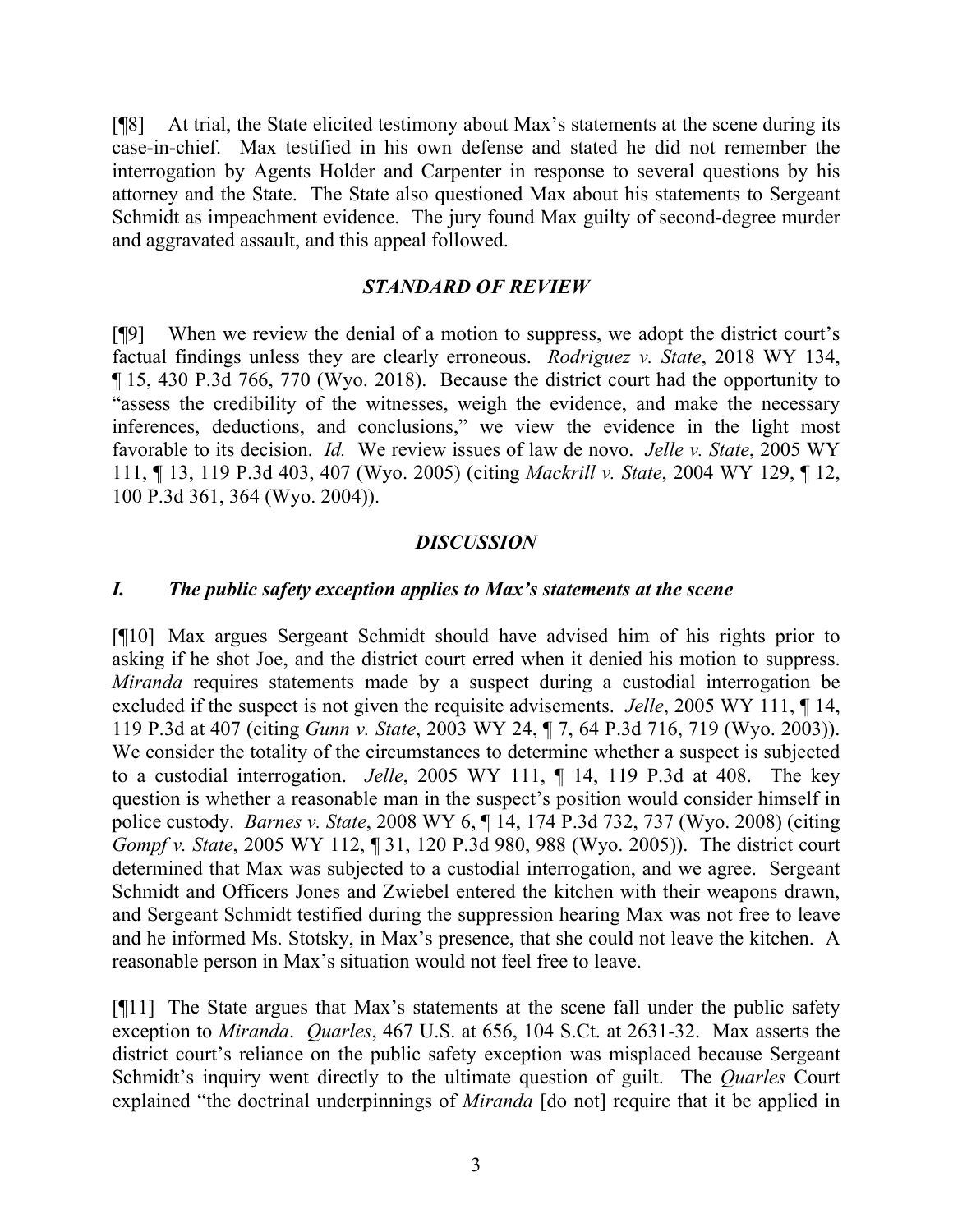all its rigor to a situation in which police officers ask questions reasonably prompted by a concern for the public safety." *Id*. It described "a kaleidoscopic situation . . . where spontaneity rather than adherence to a police manual is necessarily the order of the day." *Id.* at 656, 104 S.Ct. at 2631.

[¶12] Contrary to Max's argument, many cases apply the public safety exception to questions by law enforcement officers that address the ultimate question of guilt. For example, in *U.S. v. Lackey*, the defendant was charged with possession of a firearm by a restricted person. 334 F.3d 1224, 1225 (10th Cir. 2003). The reporting witness identified Mr. Lackey as the person who fired shots at her house, and officers went to arrest him. *Id.* They encountered him in the parking lot of an apartment building where he was believed to be living and asked him if he had anything on his person that would hurt them. *Id*. Mr. Lackey asked why he was being arrested, and the officer responded he would explain in a minute. He handcuffed Mr. Lackey and then asked, "Do you have any guns or sharp objects on you?" Mr. Lackey responded he did not, but there was a gun in the car. *Id.* at 1225-26. The court determined this inquiry fell squarely under the public safety exception because if Mr. Lackey had a gun, it could have been used against the officers, or someone could have been injured when he was frisked subject to arrest. *Id.* at 1227. It reached this conclusion even though the admission went directly to the ultimate question of guilt under the crime charged.

[¶13] Rather than analyzing the wording of the unwarned questions, we look at the totality of the circumstances to determine whether the public safety exception applies, including: the nature of the crime, the knowledge of the officer at the scene, whether the defendant is restrained, whether the defendant is alone, and the nature of the scene. *See, e.g.*, *Quarles*, 467 U.S. 649, 104 S.Ct. 2626 (question about location of gun fell under public safety exception because it was somewhere in a grocery store where the public might access it); *Barnes*, 2008 WY 6, 174 P.3d 732 (public safety exception applied to question about the amount of drugs Mr. Barnes used because he complained of dizziness and shortness of breath and it was possible he was suffering from a drug overdose); *U.S. v. Mikolon*, 719 F.3d 1184 (10th Cir. 2013) (question about presence of drugs or weapons in defendant's truck did not fall under the public safety exception because defendant was secured and away from the truck at the time); *Perez v. People*, 479 P.3d 430 (Colo. 2021) (After a traffic stop and foot chase, officers discovered shotgun rounds in defendant's pocket and asked where the gun was. The court determined the public safety exception applied because the officer could have reasonably believed the defendant was armed at some point during the chase and that could pose a threat to public safety.); *State v. Campbell*, --- So.3d ---, 2020 WL 6580522 (La. 2020) (per curiam) (public safety exception applied to question "what happened?" after officers responded to a 911 call in which a child reported that her father had shot her mother because officers did not know the location of the child or weapon, or who was involved); *State v. Forshee*, 455 P.3d 1025 (Or. App. 2019) (the public safety exception applied when officer responded to a workplace shooting and asked the first person he saw "what's your involvement here?"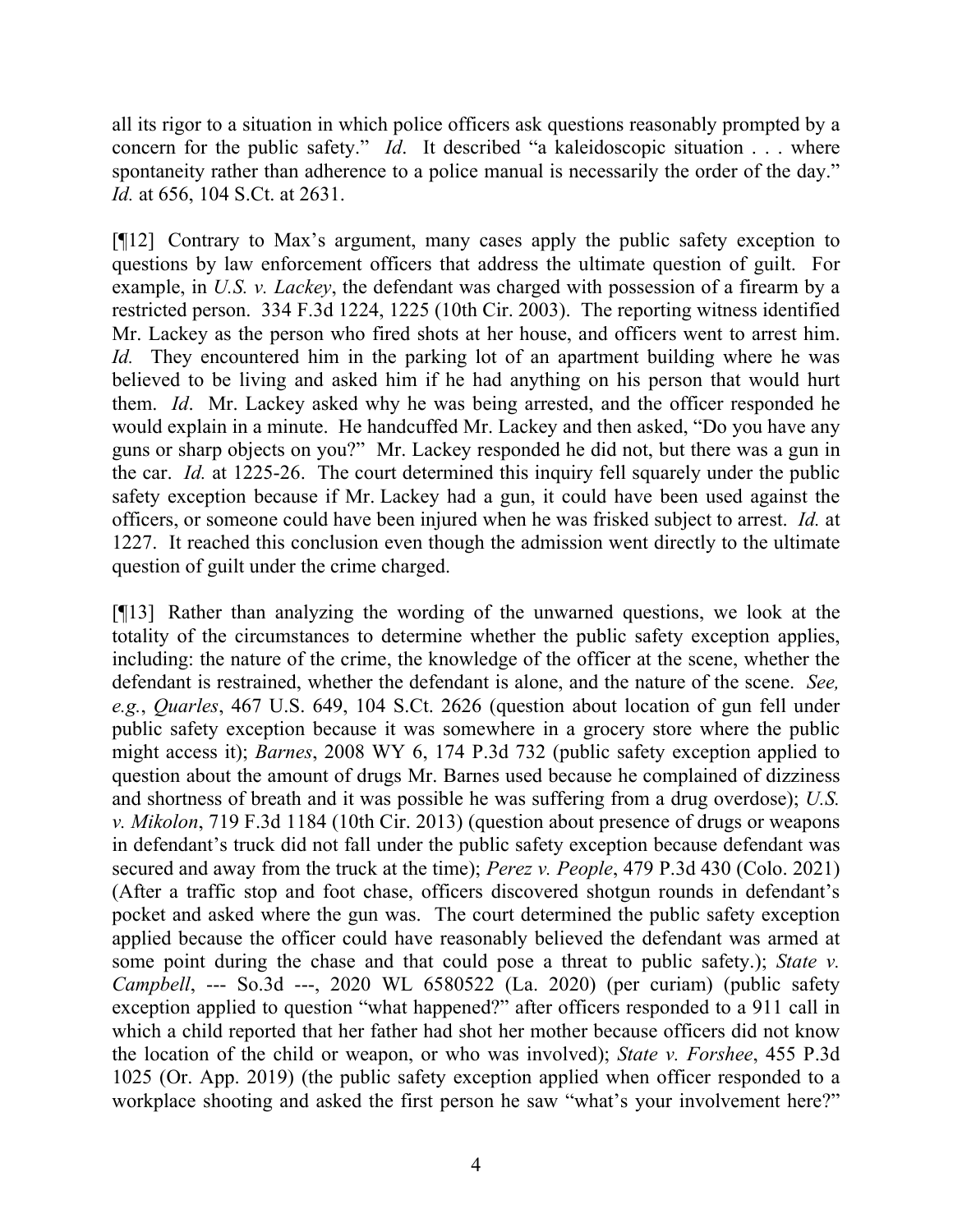because he arrived on a scene where an unknown shooter was at large and did not know if the defendant was the perpetrator, witness, or victim); *see also U.S. v. Fautz*, 812 F. Supp. 2d 570, 624-29 (D.N.J. 2011) (including extensive overview of cases involving the public safety exception).

[¶14] The situation here developed very rapidly. In the three minutes it took Sergeant Schmidt to get from the station to the door of the house, the call evolved from an unspecified medical emergency, to a stabbing, to a shooting. He could hear Max and the children screaming before he entered the house. Max could not stand up and continued yelling after the officers entered the house. The officers saw Joe, dead on the floor, and did not immediately see the gun. When Sergeant Schmidt arrived, the scene was chaotic and he did not know what had happened, who was there, where the weapon was, or if there was continuing danger to the public or people in the home (including the officers). Sergeant Schmidt's questions were spontaneous and in response to the type of kaleidoscopic situation described by the *Quarles* court. The district court did not err in concluding the public safety exception applied.

# *II. The district court did not err when it determined Max voluntarily waived his Miranda rights during his DCI interrogation*

[¶15] Max argues the district court erred when it failed to suppress the statement he gave to Agents Holder and Carpenter the day after Joe died because his statement was involuntary. Voluntariness is a question of law that we review de novo. *Gunn*, 2003 WY 24, ¶ 5, 64 P.3d at 719. "In determining voluntariness, [we] examine[] the totality of the circumstances that existed when the statements were made." *Id*. at ¶ 18, 64 P.3d at 722. Courts consider many factors in determining whether a statement was made voluntarily, including:

> "[T]he atmosphere and events surrounding the elicitation of the statement, such as the use of violence, threats, promises, improper influence or official misconduct, the conduct of the defendant before and during the interrogation and the defendant's mental condition at the time the statement is made[,] . . . whether the defendant was in custody or was free to leave and was aware of the situation; whether *Miranda* warnings were given prior to any interrogation and whether the defendant understood and waived *Miranda* rights; whether the defendant had the opportunity to confer with counsel or anyone else prior to the interrogation; whether the challenged statement was made during the course of an interrogation or instead was volunteered; whether any overt or implied threat or promise was directed to the defendant; the method and style employed by the interrogator in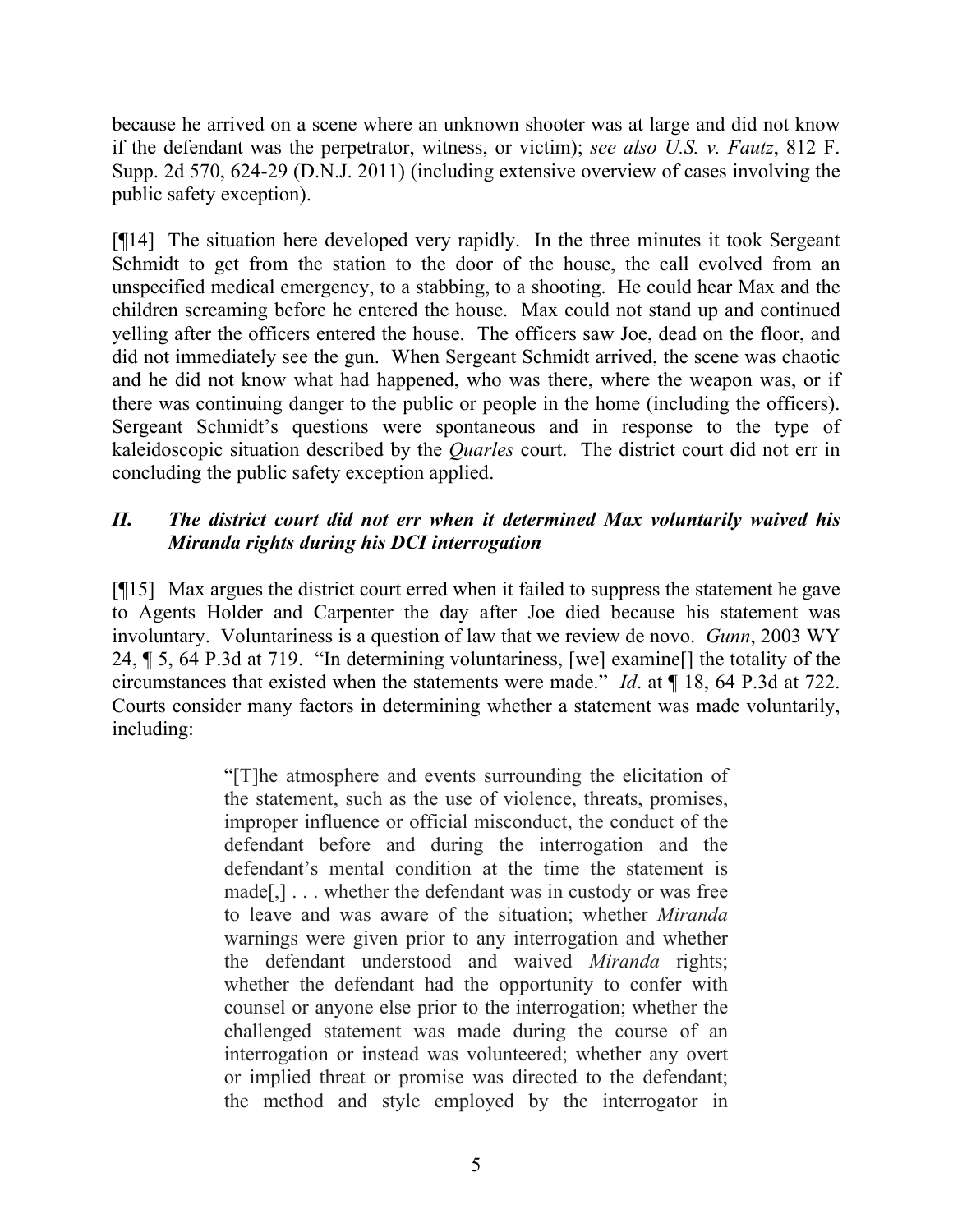questioning the defendant and the length and place of the interrogation; and the defendant's mental and physical condition immediately prior to and during the interrogation, as well as educational background, employment status, and prior experience with law enforcement and the criminal justice system."

*Id.* at ¶ 12, 64 P.3d at 721 (alterations in original) (quoting *Simmers v. State*, 943 P.2d 1189, 1195-96 (Wyo. 1997)). Agent Holder testified that no one threatened Max or offered him anything in exchange for his testimony. And, while Max was under arrest and at the police station, he asked to speak to the DCI agents, and they read him his *Miranda* rights prior to questioning and did not ask any substantive questions until Max confirmed that he understood.

[¶16] Max argues his statements to Agents Holder and Carpenter were involuntary because he was under the influence of methamphetamine at the time. However, intoxication, without more, does not render a statement involuntary. *Siler v. State*, 2005 WY 73, ¶ 25, 115 P.3d 14, 26 (Wyo. 2005) (citing *Stone v. State*, 745 P.2d 1344, 1348 (Wyo. 1987)). When an appellant alleges his statement was involuntary due to intoxication, we look to whether the appellant "was so intoxicated . . . he was unable to appreciate the nature and consequences of his statements." *Siler*, 2005 WY 73, ¶ 25, 115 P.3d at 26 (quoting *Lonquest v. State*, 495 P.2d 575, 582 (Wyo. 1972)). The district court found that Max's positive methamphetamine test occurred fourteen and a half hours before the interrogation.<sup>[3](#page-6-0)</sup> It found his answers during the interrogation were sometimes nonsensical, but at other points were responsive and clear. And finally, it found that Agent Holder was qualified to recognize whether a person is under the influence of drugs and alcohol, and he testified he did not believe Max was under the influence at the time of the interrogation.

[¶17] Further, even if Max was under the influence of methamphetamine during the interrogation, "[i]nvoluntariness requires coercive state action, such as trickery, psychological pressure, or mistreatment." *State v. Evans*, 944 P.2d 1120, 1125 (Wyo. 1997) (citing *Colorado v. Connelly*, 479 U.S. 157, 167, 107 S.Ct. 515, 521, 93 L.Ed.2d 473 (1986)); *see also Carter v. State*, 2010 WY 136, ¶ 15, 241 P.3d 476, 485 (Wyo. 2010). Max originally declined to speak with DCI, and he asserts the fact he was interrogated later in the evening indicates he was coerced into waiving his rights. The record, however, does not support this assertion.

[¶18] Instead, the record shows Agents Holder and Carpenter first saw Max late in the morning on the day after Joe died, about four hours after he was released from the

<span id="page-6-0"></span><sup>&</sup>lt;sup>3</sup> The parties stipulated that the positive methamphetamine test occurred at 2:37 a.m. The interview with the DCI agents was conducted at 7:00 p.m.—sixteen and a half hours after the positive test result.